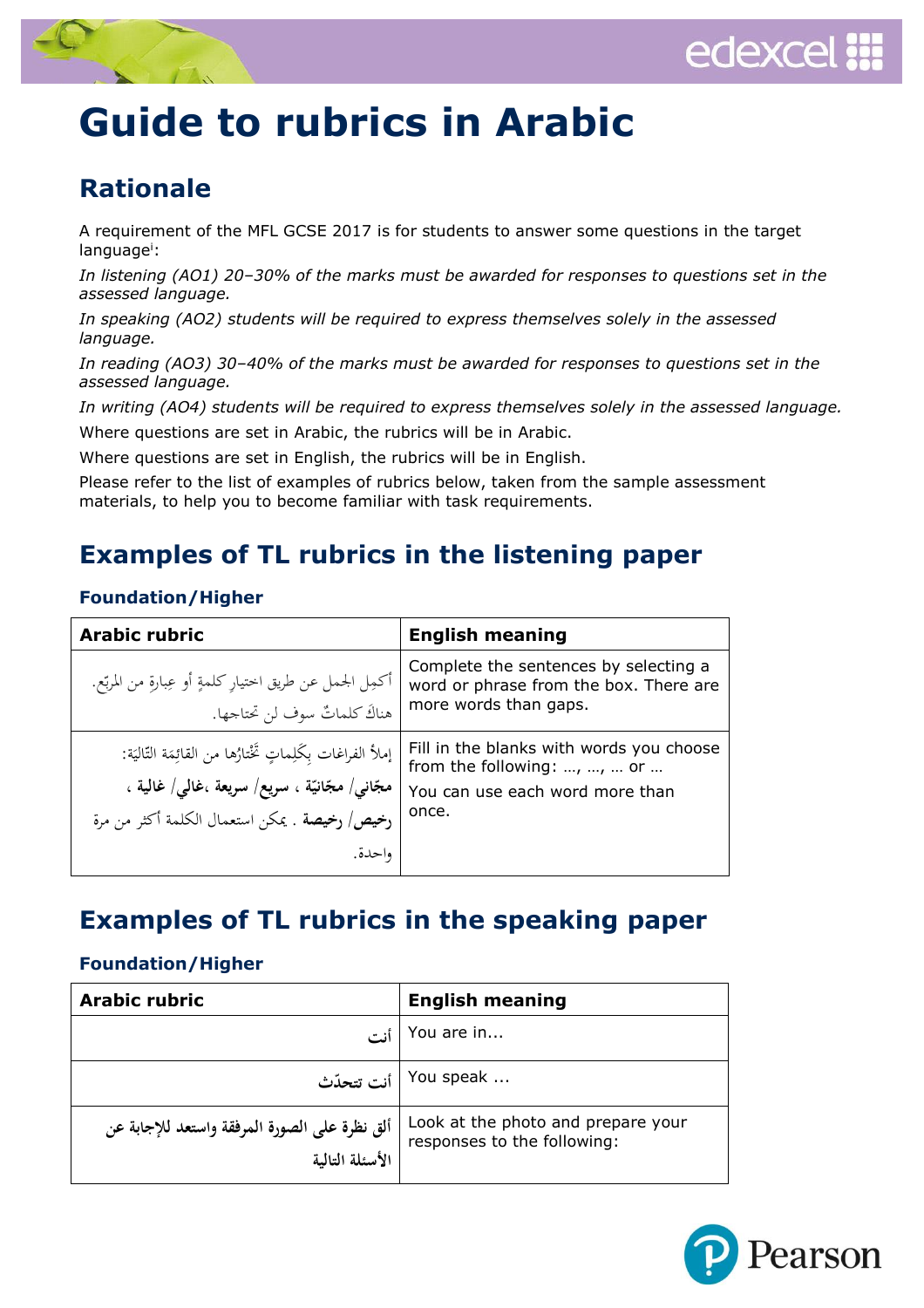



# **Examples of TL rubrics in the reading paper**

## **Foundation**

| <b>Arabic rubric</b>                                             | <b>English meaning</b>                                                                                          |
|------------------------------------------------------------------|-----------------------------------------------------------------------------------------------------------------|
| اقرأ الرسالة البريدية التالية من سامي                            | Read the following email from Sami.                                                                             |
| أكمل الجمل التالية بما يناسبها من الكلمات أو العبارات<br>التالية | Complete each sentence by using a<br>word from the box. Beware! There are<br>some words which you will not use. |
| اقرأ النص التالي                                                 | Read the following text.                                                                                        |
| اقرأ هذه الإعلانات من                                            | Read these announcements.                                                                                       |
| أختر من بين هذه الكلمات. يُمكنك استخدام الإجابة<br>أكثر من مرة.  | Choose from the following words:<br>Each word can be used more than once.                                       |

### **Higher**

| <b>Arabic rubric</b>                                                             | <b>English meaning</b>                                                         |
|----------------------------------------------------------------------------------|--------------------------------------------------------------------------------|
| اقرأ النص التالي                                                                 | Read the following text.                                                       |
| اقرأ هذه الإعلانات من                                                            | Read these announcements.                                                      |
| اختر من بين هذه الكلمات.يُمكنك استخدام الإجابة أكثر<br>من مرة.                   | Choose from the following words:<br>Each word can be used more than once.      |
| اقرأ هذا المقال                                                                  | Read this article                                                              |
| أحب عن الأسئلة التالية <b>باللغة العربية</b> . ليس من الضروري<br>كتابة جمل كاملة | Answer the questions in Arabic. You do<br>not need to write in full sentences. |